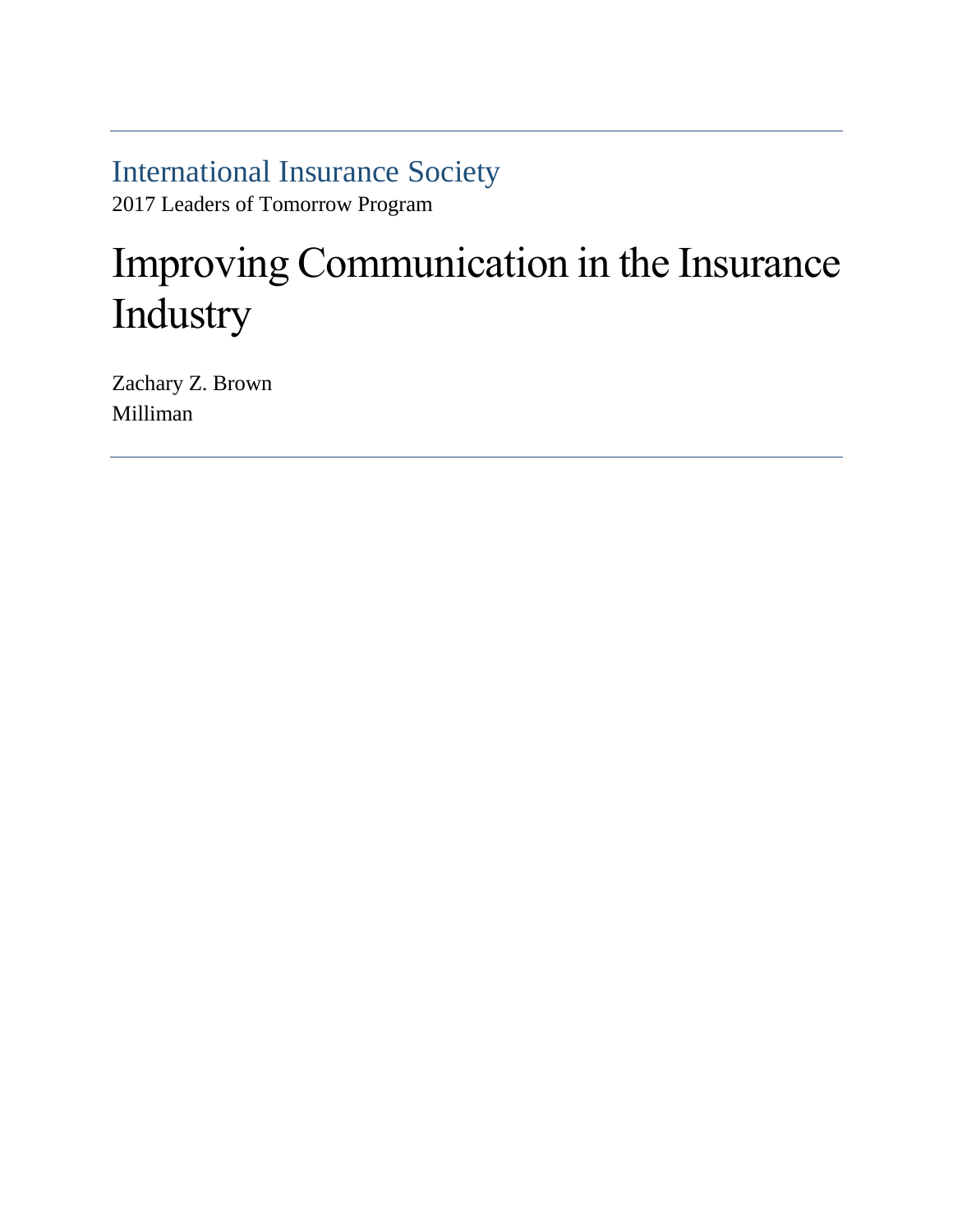## *Isolation is comfortable. How satisfying to be sure that no one understands us but ourselves. ̶New York's insurance superintendent, speaking to industry executives, 1969<sup>1</sup>*

In 1752, Benjamin Franklin founded the first American insurance company, The Philadelphia Contributionship for the Insurance of Houses from Loss by Fire.<sup>2</sup> The company initially held no reserves. It had no data to assess the risk of fire. Its underwriting relied solely on two carpenters who walked around Philadelphia looking at buildings. Compared to modern day practices, the company's methods were incredibly crude.

Since Franklin's time, insurance has evolved to become a global, trillion-dollar industry that uses sophisticated techniques to help people and organizations manage risk. Insurance companies employ mathematicians, actuaries, programmers, and data-scientists to build complex technical models and design cutting-edge software. It is increasingly common to find educational and professional development programs geared towards insurance. Students today can major in insurance, earn a series of professional designations on related topics, and attend industry conferences to learn about best practices. The level of technical expertise and domain-specific knowledge in the industry has never been higher.

But it is possible that specialization has gone too far, with negative consequences for the industry. By placing such a high degree of emphasis on a narrow set of skills, the insurance industry risks depriving itself of the talent it needs to succeed. In particular, many future leaders in insurance may lack the ability to come up with creative new insights or to effectively communicate their ideas with others. I think the insurance industry should recruit from a much broader range of backgrounds, and should expand its conception of professional development programs to include a wider range of subjects, including history, writing, literature, and philosophy.

In addition to being the "Father of American Insurance,"<sup>3</sup> Benjamin Franklin also made major contributions to American education, founding the University of Pennsylvania. Michael Roth, the president of Wesleyan, believes that Franklin would be apprehensive about our society's current approach to education: "All this talent driven into narrower and narrower spheres—Franklin would have found it depressing. Increasing specialization makes us less capable citizens and less able to adjust to changes in the marketplace."<sup>4</sup>

We see this in the insurance industry – the current state of education and professional development is indeed rather narrow, and undervalues important skills.

## *Poor Communication in the Insurance Industry*

Insurance is complicated, so there will always be challenges explaining how it works. But I believe our industry could do a much better job of communicating its value than it is currently doing. A group of Wharton professors has labeled insurance "The most misunderstood industry,"<sup>5</sup> and PwC recently noted that, "Despite the obvious importance of insurance, asserting this sense of purpose has become a challenge for insurers."<sup>6</sup> Our industry's current approach to education and professional development contributes to this misunderstanding and confusion.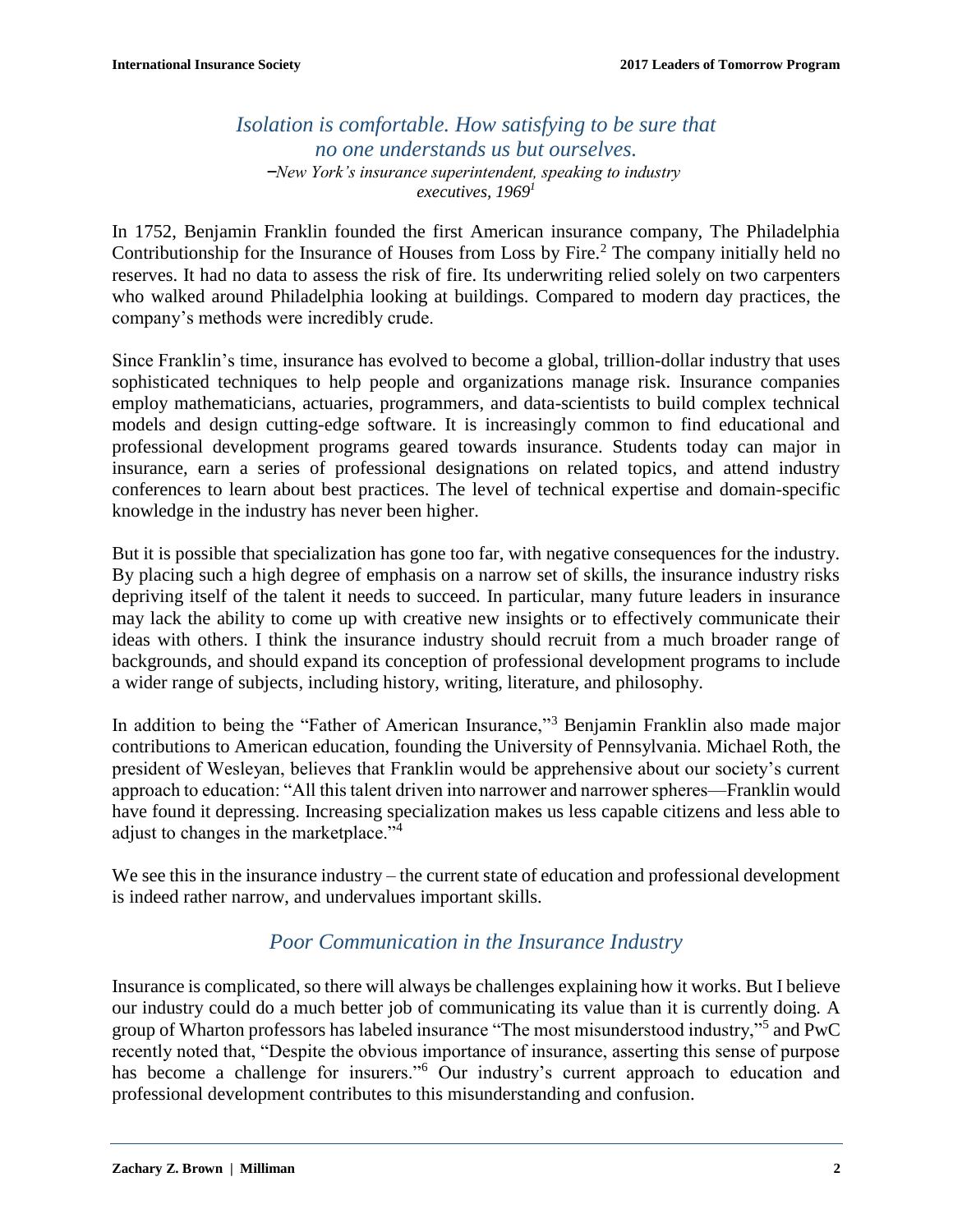Very few of the educational and professional development programs in the insurance industry emphasize communication skills. A person could major in insurance in college, spend several years studying for exams, work at an insurance company, and attend numerous industry conferences. Their career training would be very specific, focused on detailed technical insurance knowledge. They would be good at memorizing formulas, taking multiple choice exams, and solving mostly straight-forward problems that have a single correct answer.

This insurance employee would not have a lot of practice writing or presenting. They may have taken a class on business writing, or attended a short seminar on "presentation skills," but it is unlikely that they will have invested significant time honing their ability to communicate their ideas. The actuarial exams require thousands of hours of studying and take several years to complete<sup>7</sup> – if this is the level of training that the insurance industry requires for essential skills, it is obvious that communication is not considered an essential skill.

Rather, our industry seems to value acquiring professional certifications and knowing a lot about detailed insurance topics. There are over 200 universities and colleges with actuarial programs,<sup>8</sup> and that number is constantly growing. The Insurance Journal notes that, "Twenty years ago, it was nearly impossible to find colleges and universities offering degrees in insurance. Now there are many programs across the nation that offer bachelor's degrees, concentrations, certifications and even graduate degrees in insurance."<sup>9</sup>

After college, many professionals in the insurance industry acquire credentials by taking exams. Nearly all of these exams are multiple choice, and even the ones that have essay questions are still graded on technical accuracy – no points are given for creativity or writing style. The actuarial exams are one of the most popular options, but by no means the only one; there are industry certifications in risk management, quantitative finance, investments, and accounting. These certifications are highly valued by insurance companies; for example, the Wall Street Journal notes that, "New York Life requires that all professionals in its risk management department achieve the FRM or PRM within 18 months of their start date and covers the entire cost of the exams as well as any study materials."<sup>10</sup>

Many professionals do not stop with just a single certification, but rather continue to acquire credentials. I have one colleague who writes the following letters after his name: CFA, FSA, MAAA, CAIA, FRM. I have participated in this credentials race as well, taking 10 exams over the last few years. My email signature and business cards read, "Zachary Z. Brown, CFA, FRM, PRM." Passing these exams requires understanding fundamental economic concepts (like marginal utility and the importance of diversification), but ironically, this type of career training is not diversified at all. Surely each additional credential has diminishing marginal returns – I'm still waiting for the meeting where a client says, "Sorry, we just don't feel the CFA and FRM designations qualify you for this project. Wait, you also have the PRM designation? Sign us up."

And worse than just undervaluing communication skills, this level of hyper-specific technical training inhibits effective communication. When people become experts in a field, they spend all day talking to other experts who share the same background knowledge and familiarity with specific technical concepts. They become very good at communicating within their group, but then find it difficult to talk to people outside their immediate area of expertise. They speak in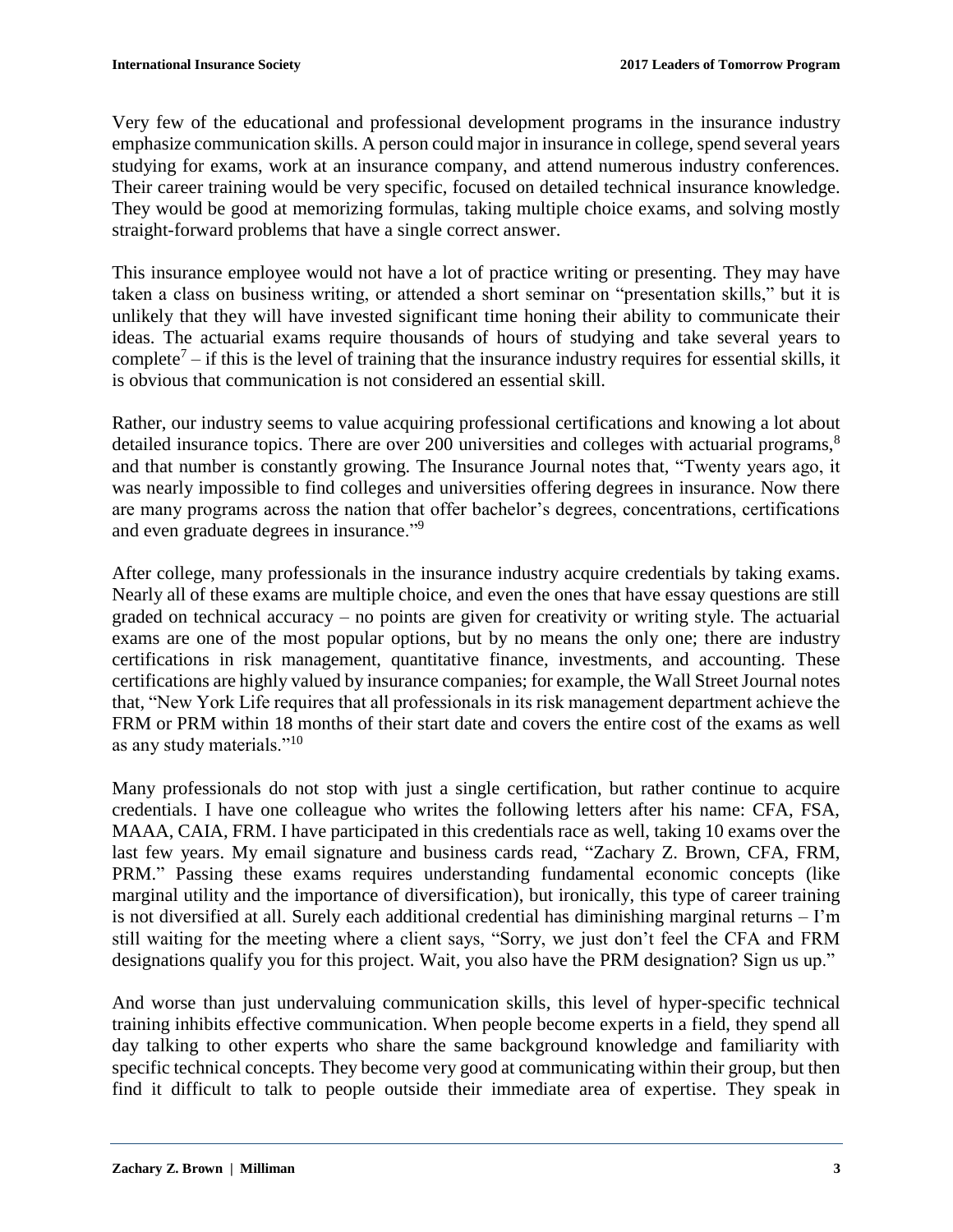abstractions, and use acronyms and jargon that only a handful of people understand. The Harvard psychologist Steven Pinker calls this the "Curse of Knowledge," and provides an example from a conference he attended:

I once attended a lecture on biology addressed to a large general audience at a conference on technology, entertainment, and design. The speaker was an eminent biologist who had been invited to explain his recent breakthrough in the structure of DNA. He launched into a jargon-packed technical presentation that was geared to his fellow molecular biologists, and it was immediately apparent to everyone in the room that none of them understood a word.<sup>11</sup>

Does this ever happen at insurance conferences?

Insurance conferences are ubiquitous. In his book *The Invisible Bankers*, Andrew Tobias remarks, "there is not a day of the year - with the possible exception of Christmas, but I doubt it - when an insurance congregation of one sort or another is not in session."<sup>12</sup> In the past year, I've been to over a dozen insurance conferences; even if I restrict the list to only include conferences organized by the Society of Actuaries, that still includes the SOA Investment Symposium (Chicago), the SOA Annual Meeting (Las Vegas), the ReFocus Conference (also Las Vegas), and the SOA Inaugural China Symposium (Beijing). Here are some of the topics from the various sessions at these conferences:

- IAIS Capital Standards
- Impact of VM‐20 on Life Insurance Product Development
- Behavioral Solutions to ACA Risk Coding
- Mortality Potpourri
- Pricing and Modeling Techniques for Life/LTC and Annuity/LTC Hybrid Products
- Stochastic Modeling of the Interaction of Asset and Non-Asset Risks
- Applying ERM Concepts from ASOPs 46 and 47
- Mortality Table Update on the 2015 VBT/CSO

This sounds like Pinker's worst nightmare. It is surely important for insurance professionals to understand these topics. But these types of conferences, combined with excessive credentialization and the flood of insurance programs offered by schools, lead to an industry that has trouble communicating with the outside world.

There is a better approach.

#### *The Value of the Humanities*

In *The Merchant of Venice*, Antonio borrows 3,000 ducats from Shylock, with a promise to repay the loan or sacrifice a pound of his own flesh. Antonio is a wealthy merchant who owns many ships, so he should have no problem repaying the loan. But alas – all of Antonio's ships are lost at sea. This sets up the climatic courtroom scene, in which Shylock attempts to claim the pound of flesh from Antonio. Antonio is ultimately saved by his friend's fiancée, Portia, who disguises herself as a man and poses as an attorney to defend him.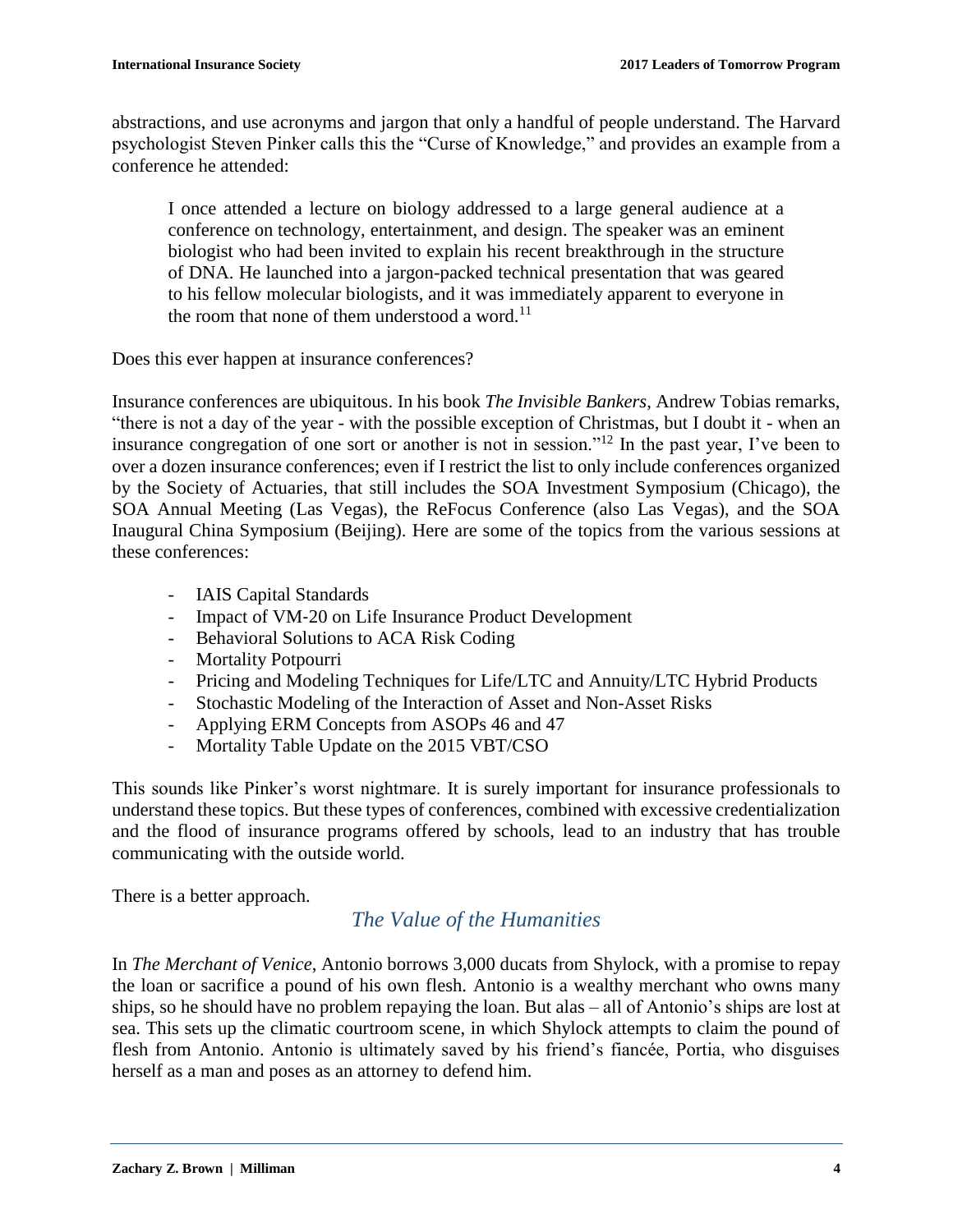If only Antonio had purchased maritime insurance, he could have avoided this whole ordeal! But that is not why insurance professionals should study *The Merchant of Venice*. Rather, studying literature (and history and philosophy) enhances creativity and helps us become better writers and speakers. Fareed Zakaria, author of five books and former editor of Newsweek International and Foreign Affairs, singles out improved writing as a key benefit to studying subjects like literature: "When you hear someone extol the benefits of a liberal education, you will probably hear him or her say that 'it teaches you how to think.' I'm sure that's true. But for me, the central virtue of a liberal education is that it teaches you how to write."<sup>13</sup>

Students majoring in liberal arts are more likely to have classes with substantial writing requirements, and this forces them to develop a set of skills that is mostly absent from the current insurance education programs.<sup>14</sup> Compare the skills needed to write a paper on *The Merchant of Venice* with the skills needed to pass the first actuarial exam (Exam P: Probability). The paper requires a high degree of creativity and original thinking; the student must choose which themes to focus on, come up with an original interpretation or argument, and decide which parts of the text to highlight to support their position. They have to figure out a way to express their ideas clearly and convincingly and build a coherent, logical argument. By writing multiple drafts of their paper and getting feedback from their professor, they will enhance their ability to write clearly and edit effectively. I don't wish to understate the value of the actuarial exams – there are huge benefits to understanding statistics and being able to calculate probabilities. But it is hard to argue that taking a multiple choice test helps you become a better writer or a more creative thinker.

And these are precisely the skills that are critically important for future business leaders. As Norm Augustine (the former CEO of Lockheed Martin) has said, "In my position as CEO of a firm employing over 80,000 engineers, I can testify that most were excellent engineers—but the factor that most distinguished those who advanced in the organization was the ability to think broadly and read and write clearly."<sup>15</sup>

Clear writing is conspicuously absent in insurance (and in related industries like finance and management consulting). Research reports and whitepapers are often filled with meaningless business jargon, empty words and phrases like "synergies," "win-win," "data-driven," "paradigm shift," and "core competencies." While doing research for this paper, I came across a report from Deloitte that uses the word "leverage" 23 times and includes phrases like this, which have no meaning: "These sentiments reflect a need to develop leadership at all levels across organizations. To do so, insurers can begin by creating a leadership strategy that aligns to the enterprise's business strategy."<sup>16</sup> George Orwell, in his famous essay "Politics and the English Language," translates a section of the Bible to highlight the absurdity of business jargon. Here is the biblical passage from *Ecclesiastes*:

I returned and saw under the sun, that the race is not to the swift, nor the battle to the strong, neither yet bread to the wise, nor yet riches to men of understanding, nor yet favour to men of skill; but time and chance happeneth to them all.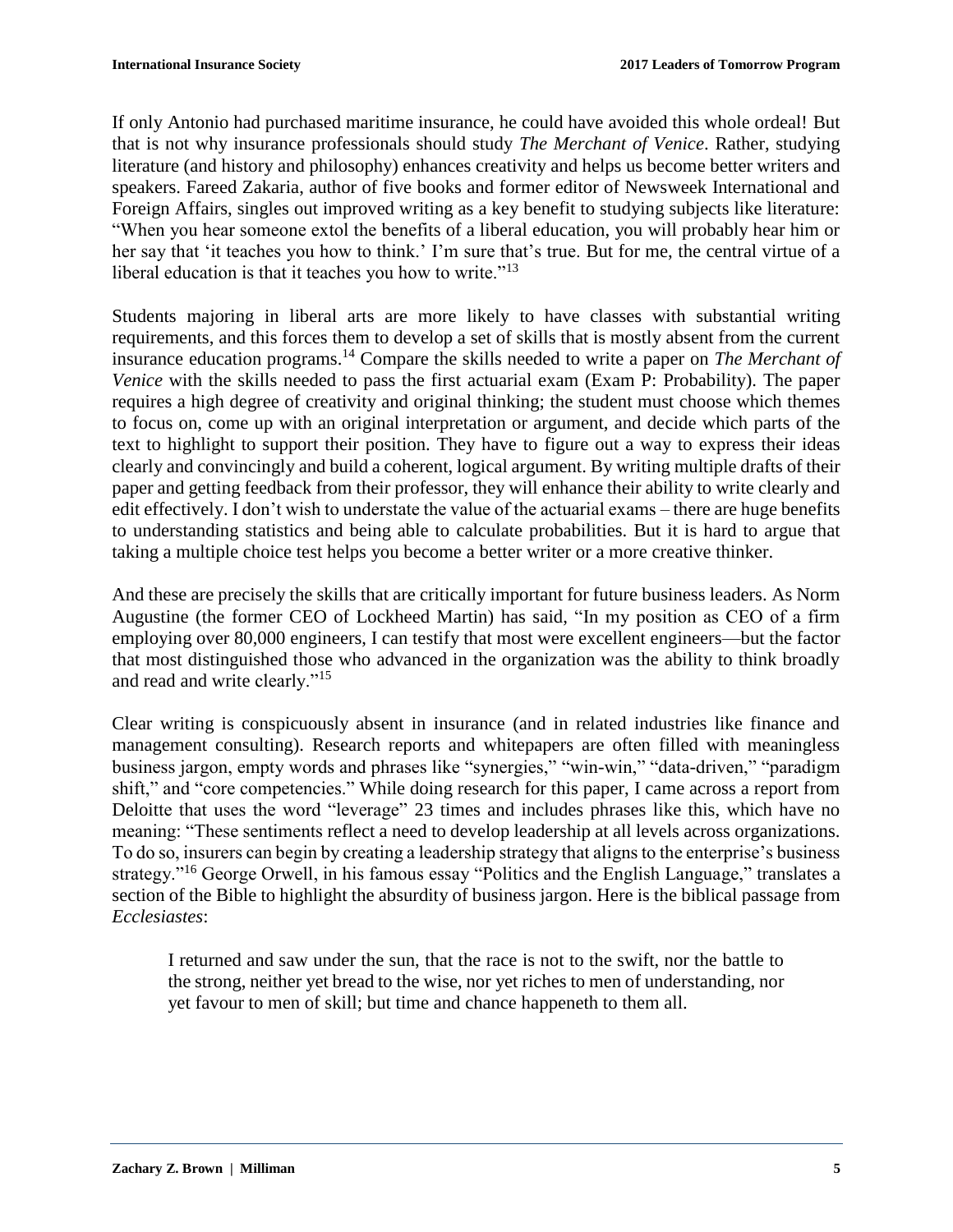Here is Orwell's translation:

Objective considerations of contemporary phenomena compel the conclusion that success or failure in competitive activities exhibits no tendency to be commensurate with innate capacity, but that a considerable element of the unpredictable must invariably be taken into account.<sup>17</sup>

It's hard to imagine a student writing a paper on *The Merchant of Venice* using this type of business jargon – if they did, they would certainly receive major edits from their professor.

In addition to writing skills, studying liberal arts helps students learn how to learn. When students start working full time, they will discover that not all business challenges come with textbooks that they can work through. Often they will need to conduct original research to figure out answers to complicated questions. How will the Department of Labor's new fiduciary rule affect the sale of fixed index annuities? Will the Trump administration be able to repeal Dodd-Frank, and if so, what will the new regulatory regime look like? To answer these questions, you would have to interview experts and read research reports and news articles. Fareed Zakaria explains how his liberal arts education provided him with skills that would be useful in these circumstances:

I learned how to read an essay closely, search for new sources, find data to prove or disprove a hypothesis, and detect an author's prejudices. I learned how to read a book fast and still get its essence. I learned to ask questions, present an opposing view, and take notes.<sup>18</sup>

The key is that by studying history or literature or philosophy, a student primarily learns a skillset, not a specific body of knowledge. A successful history student cannot just memorize facts and dates – they must be able to research information, compile data, piece together big-picture trends from individual facts, and clearly communicate their conclusions. They must challenge assumptions and confront ambiguity. Once they learn these skills, they can apply them to a wide range of situations, including problems they will encounter during their careers. It is this flexible skillset that has led the Harvard Business Review to proclaim, "Want Innovative Thinking? Hire from the Humanities."<sup>19</sup>

For the insurance industry, the most powerful combination may be combining broad liberal arts training with specific industry knowledge. Specialization is valuable, but only up to a point. Georgia Nugent, a senior fellow at the Council of Independent Colleges, echoes Benjamin Franklin's concerns about becoming too specialized: "It's a horrible irony that at the very moment the world has become more complex, we're encouraging our young people to be highly specialized in one task. The liberal arts are still relevant because they prepare students to be flexible and adaptable to changing circumstances."<sup>20</sup>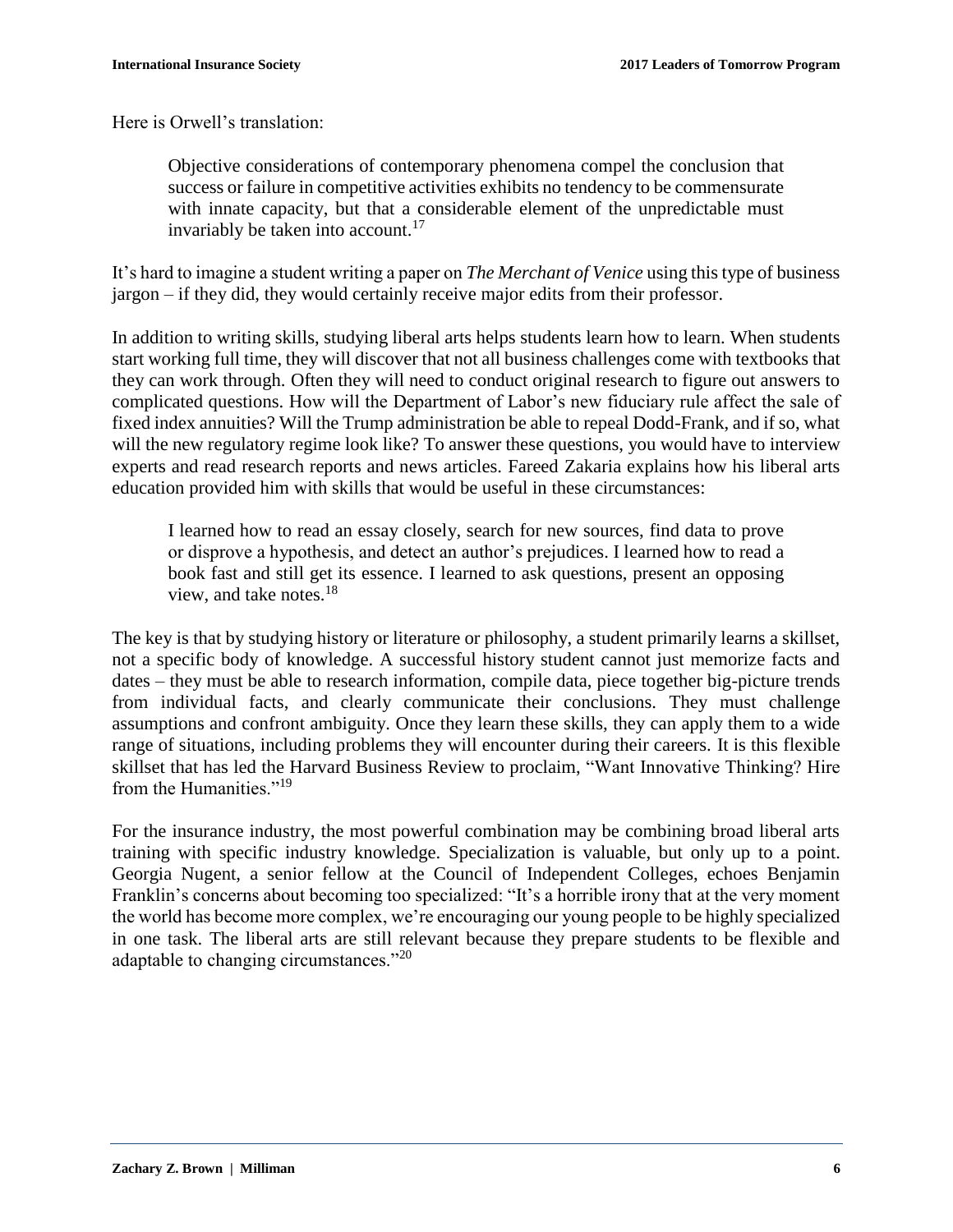# *Forsaking Key Insurance Skills?*

## *Life's barely long enough to get good at one thing. So be careful what you get good at. ̶Matthew McConaughey, True Detective*

But insurance professionals can't be good at everything – no one can – so they need to pick and choose certain skillsets to develop. Given this constraint, doesn't it make sense to focus on the most directly relevant skills for insurance? Isn't it most important to be good at math, programming, and analytics, and have a good understanding of general business concepts? Once a person has mastered these skills, then they can move on to studying literature in their spare time. But surely the core skills must come first.

I disagree. Math, programming, analytics, and general business skills are important. But not nearly as important as most insurance professionals seem to think. Let's look at these skills one by one.

#### **Math**

E.O. Wilson is a biologist, a professor emeritus at Harvard University, a recipient of the U.S. National Medal of Science, a two-time winner of the Pulitzer Prize, and, by his own admission, quite bad at math. He didn't take algebra until college, and he didn't study calculus until he was a professor at Harvard – he took undergraduate math at age 32, alongside students he was teaching in other courses.

As Wilson points out in his article "Great Scientists don't need Math," there is a skill that is "far more important" than exceptional math skills – "the ability to form concepts, during which the researcher conjures images and processes by intuition."<sup>21</sup> He cites Charles Darwin as an example of a great scientist who wasn't very good at math. And he worries that science is losing out on talented people, who are scared away because they don't have top-notch math skills:

During my decades of teaching biology at Harvard, I watched sadly as bright undergraduates turned away from the possibility of a scientific career, fearing that, without strong math skills, they would fail. This mistaken assumption has deprived science of an immeasurable amount of sorely needed talent. It has created a hemorrhage of brain power we need to stanch. $^{22}$ 

I believe this same argument applies to the insurance industry. Yes, lots of insurance work involves math. But math is rarely the difficult part. When running financial or actuarial models, the challenge is often in questioning the underlying assumptions, interpreting and explaining the results, and forming actionable conclusions; these are conceptual tasks, not mathematical ones. Fareed Zakaria draws the same conclusion about finance: "My brother graduated summa cum laude from college with a degree in math and then went into high finance on Wall Street – supposedly a field in which numbers matter. He felt that his undergraduate major gave him no technical advantage over a humanities major who could do basic arithmetic."<sup>23</sup>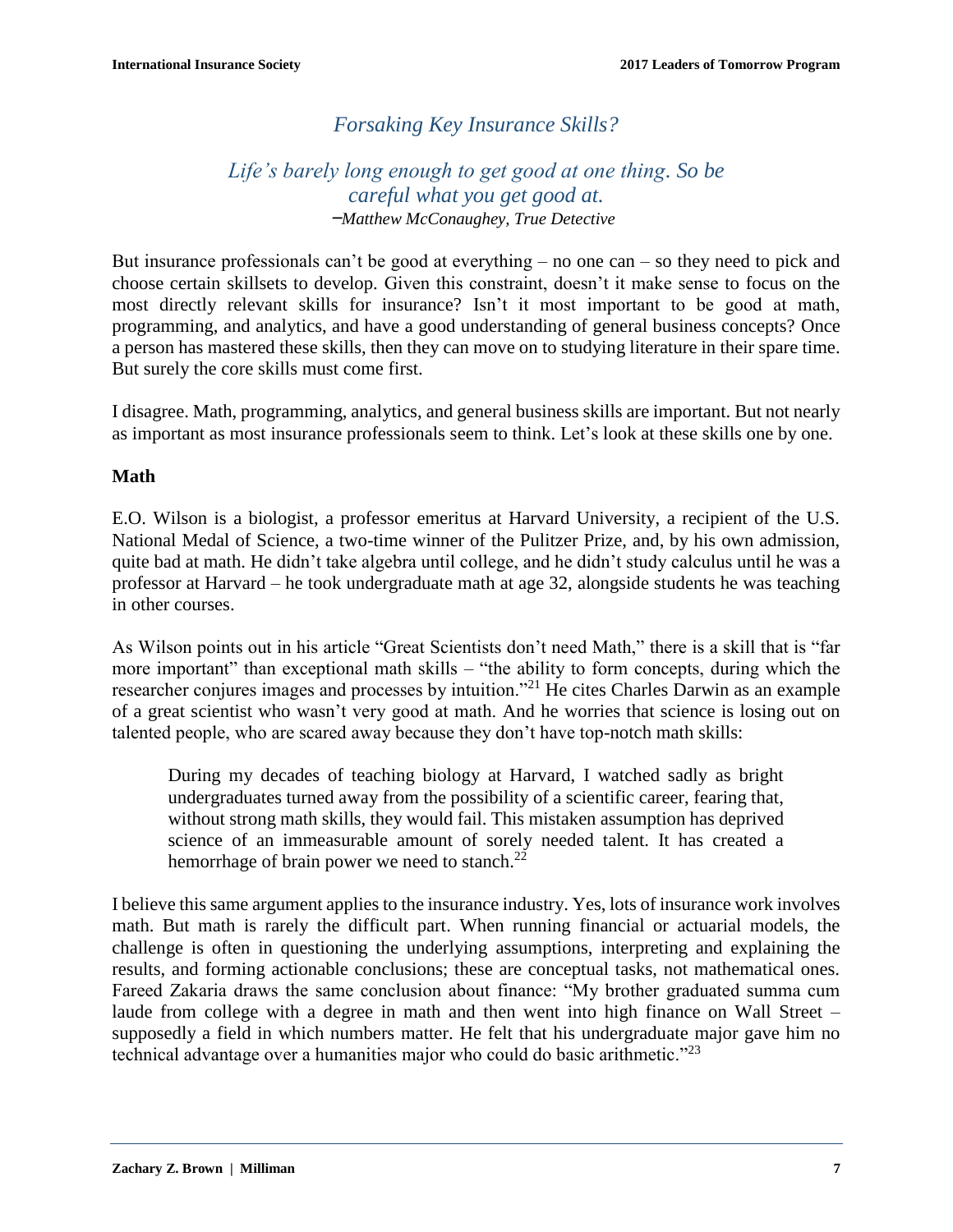#### **Programming**

David Kalt is the CEO of Reverb.com, an online marketplace to buy and sell musical instruments; he was previously the CEO of OptionsXpress, an electronic trading platform at Charles Schwab. Kalt extols the value of a humanities education: "Looking back at the tech teams that I've built at my companies, it's evident that individuals with liberal arts degrees are by far the sharpest, bestperforming software developers and technology leaders."<sup>24</sup>

He argues that liberal arts students have the critical thinking skills that enable them to see the big picture; not just write individual lines of code, but understand how software has to function across the entire company. Learning a specific programming language is valuable, but technology leaders need to think through overarching systems issues that apply regardless of the language being used. Should we build one generic model for all of our clients, or have custom versions for each one? How should we source data from multiple different groups? What is our backup plan if we can't hit our deployment timeline? Should we build a narrow model to do the task at hand, or take more time and build a scalable and extensible system? For a technology leader, understanding how software relates to the actual business is often more important than knowing every last syntactical detail of C++.

Of course, programmers will be in high demand as companies continue to automate more and more aspects of their businesses. In fact, there is some fear that so much automation will take place over the next few years that many current jobs will be replaced by machines. But if anything, this is just another argument in favor of studying the humanities; the Harvard Business Review notes:

There will be a limit to how far computers can replace human capabilities, at least in the near term. What can't be replaced in any organization imaginable in the future is precisely what seems overlooked today: liberal arts skills, such as creativity, empathy, listening, and vision. These skills, not digital or technological ones, will hold the keys to a company's future success.  $25$ 

#### **Big Data and Predictive Analytics**

Insurance companies are rapidly developing their big data and predictive analytics capabilities, and are planning to use analytics for many aspects of their business, from underwriting and risk assessment to sales and marketing. Auto insurers offer sensors that can monitor driving behavior and determine if a person is likely to have an accident. Life insurers offer Fitbit tracking and provide discounts for healthy behavior. Companies can build unique customer profiles by aggregating information from social media; for example, companies can monitor Twitter to figure out if they have dissatisfied customers who are about to leave.<sup>26</sup>

Big data promises to be revolutionary for the insurance industry, but there are limitations; as the Financial Times points out, "big data do not solve the problem that has obsessed statisticians and scientists for centuries: the problem of insight, of inferring what is going on, and figuring out how we might intervene to change a system for the better." $27$  One problem is that predictive models focus on correlation, not causation. They can tell you that two things tend to occur together, but not *why*. This can cause problems.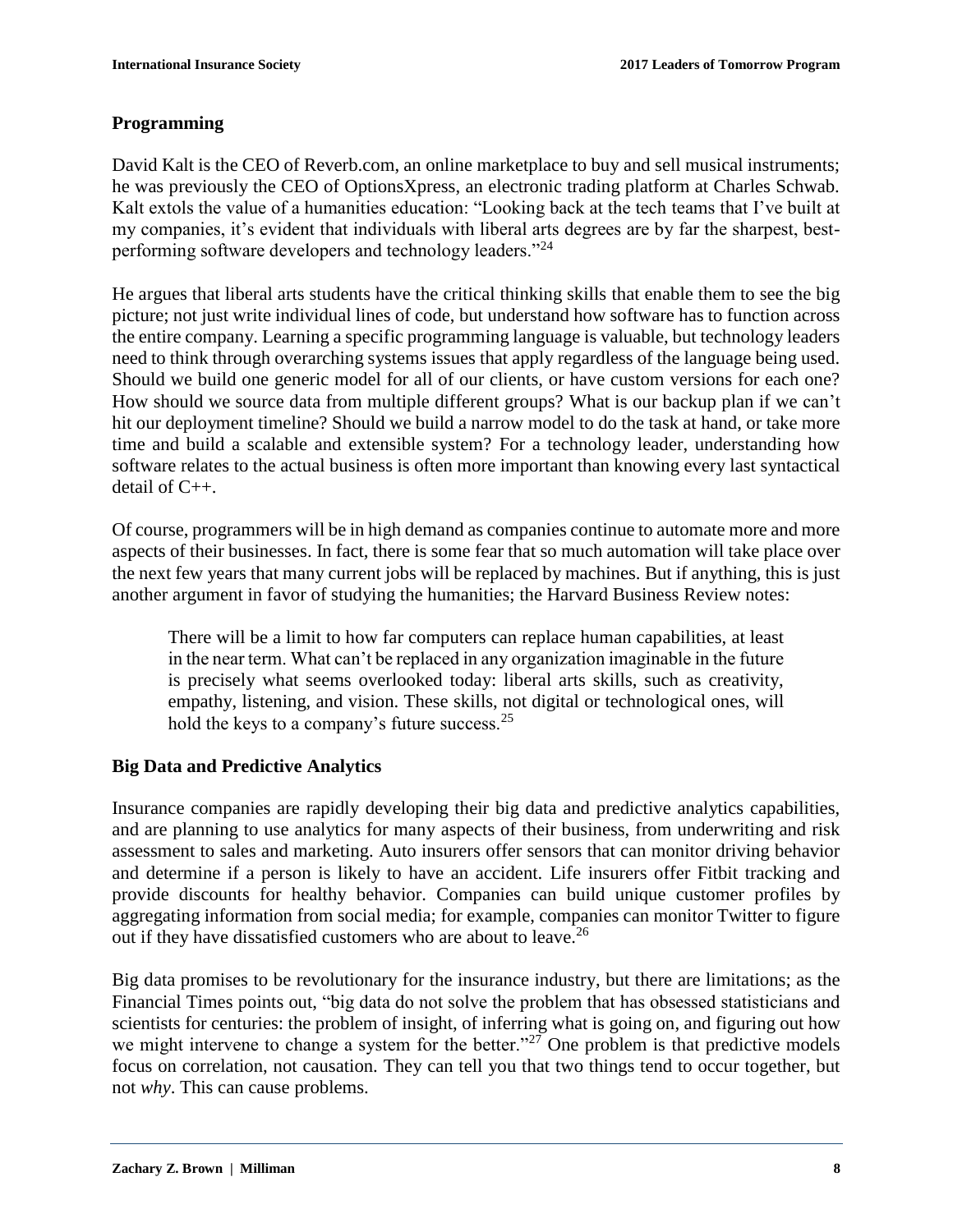For example, Google Flu Trends was launched in 2008 and was designed to aggregate data from Google searches to predict flu outbreaks. Initially, it worked well, and was even able to forecast flu outbreaks faster than the Centers for Disease Control and Prevention. It seemed that Google could tell if someone had flu symptoms based on their keyword searches. But from 2011-2013, Google Flu Trends was incredibly inaccurate, estimating flu outbreaks at twice the actual rate.<sup>28</sup> The Financial Times explains the problem: "Google did not know what linked the search terms with the spread of flu. Google's engineers weren't trying to figure out what caused what. They were merely finding statistical patterns in the data. They cared about correlation rather than causation. This is common in big data analysis."<sup>29</sup> If there was a massive flu outbreak in October one year, the model might associate Halloween-related search terms with the flu. The next year, when people start searching for "haunted houses," "candy corn," and "sexy Bernie Sanders" costumes," a predictive model would anticipate a pandemic.

How do we guard against these types of problems? We can't just have the technical skills to aggregate data and build models. We also need conceptual skills, like the ability to challenge assumptions and see when the model doesn't apply. Can insurers use predictive analytics to forecast black swan events like September 11? Is monitoring Twitter really a good way to tell if customers are unhappy, or does that only tell you about your younger tech-savvy customers? How reliable is Fitbit data, given that the company is only 10 years old and studies have cast doubt on the accuracy of its products?<sup>30</sup> The same critical thinking skills that Fareed Zakaria learned from his liberal arts education will be useful as insurance companies develop their analytics capabilities.

#### **Business**

Business is the most common undergraduate major in America (twenty-two percent of degrees), and MBAs are a popular graduate program, especially for the insurance industry.<sup>31</sup> Theoretically at least, studying business should enhance critical thinking and communication skills. But these programs often fall short. Matthew Stewart, a principal and founding partner of the consulting firm Mitchell Madison Group, is highly critical of MBAs: "The impression I formed of the M.B.A. experience was that it involved taking two years out of your life and going deeply into debt, all for the sake of learning how to keep a straight face while using phrases like 'out-of-the-box thinking,' 'win-win situation,' and 'core competencies.'"<sup>32</sup> Stewart notes that, rather than teaching real critical thinking, MBA programs often teach simplified cookie-cutter heuristics, like "the five forces of competitive advantage" and "the seven Cs of business success." Instead of teaching principles of clear communication, these programs inundate their students with confusing jargon.

But Stewart's assessment is subjective; maybe he just had a bad experience with a business school colleague. Are there more objective measures we can look at? The Collegiate Learning Assessment is a test given to undergraduate students at the beginning and end of their college experiences. The students write an essay based on background documents; for example, one version of the test had students write a memo about airplane safety based on news articles and F.A.A. safety reports. The essays are graded on critical thinking and writing ability, and are designed to measure if the students enhanced these skills over the course of their college education. Louis Menand summarizes the results of this test: "The most interesting finding is that students majoring in liberal-arts fields—sciences, social sciences, and arts and humanities—do better on the C.L.A.,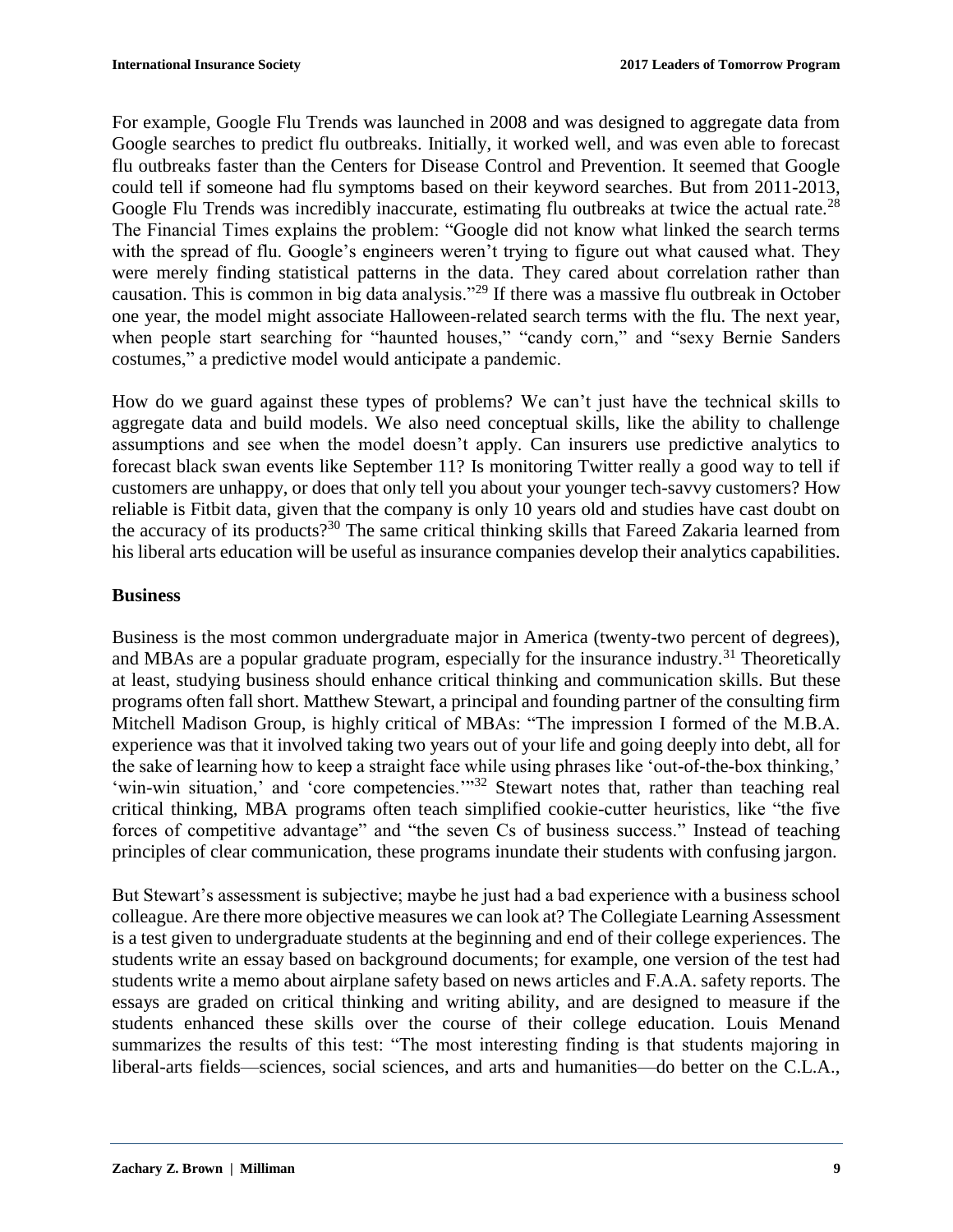and show greater improvement, than students majoring in non-liberal-arts fields. The students who score the lowest and improve the least are the business majors.<sup>33</sup>

Studying business certainly does not seem to be a necessary prerequisite for a successful career. Matthew Stewart's advice is, "If you want to succeed in business, don't get an MBA. Study philosophy instead."<sup>34</sup>

## *Case Study: Annuities*

Let's apply these concepts to a specific insurance product: annuities. Annuities are insurance products that provide people with a steady stream of income. They should be incredibly popular, as they are one of the only ways to get to guaranteed lifetime income in retirement. Yet annuities are not in high demand. Think Advisor notes this paradox:

Most Americans want to have a guaranteed monthly income in retirement, but only a minority of the population has a favorable impression of annuities. This odd disconnect has been highlighted in numerous surveys over the years. And it persists to this day, despite the insurance industry's best efforts to overcome consumers' negative views about its products.<sup>35</sup>

Part of the problem is that annuities are complicated, with lots of optional features and confusing terminology (e.g. GMWBs, GMIBs, roll-ups, ratchets, and resets). But part of the problem is how insurance companies communicate the value of these products to potential customers. Annuities, at their core, are meant to provide income in retirement; anyone who longs for the old days when companies provided pensions or who is worried about the sustainability of Social Security should be interested in buying an annuity. But annuities are positioned as investment vehicles, not as doit-yourself pensions. A group of Wharton professors question this approach: "Research does seem to indicate that buyers' intentions about annuities can be affected by framing . . . it is puzzling why those marketing annuities choose to frame the problem in terms of an investment option rather than highlighting the consumption consequences of purchasing an annuity."<sup>36</sup>

More specifically, consider the case of Christian Madsbjerg, who worked on a consulting project with a large Scandinavian insurance company that was having trouble selling annuities. Madsbjerg did a detailed study of the insurance company, and concluded that its problem was caused by overly abstract and mathematical thinking combined with poor communication:

How did the culture inside our client's company conceive of annuities, pensions, and other financial products, and how was that communicated to their customers? The company culture was part of the banking and financial world. In this context, logic and reason are paramount and the executives communicated with one another mainly using an assembly of acronyms. Customers were not called "people"; they were referred to as PSNs, or Personal Security Numbers. Considering this, it made sense that the executives were more sensitive to numerical representations of the PSNs than to the context of their products in real life. They spent their days looking at sales targets and percentage points with combinations of letters like PSN and CMR instead of seeing actual people in relationship to their worlds.<sup>37</sup>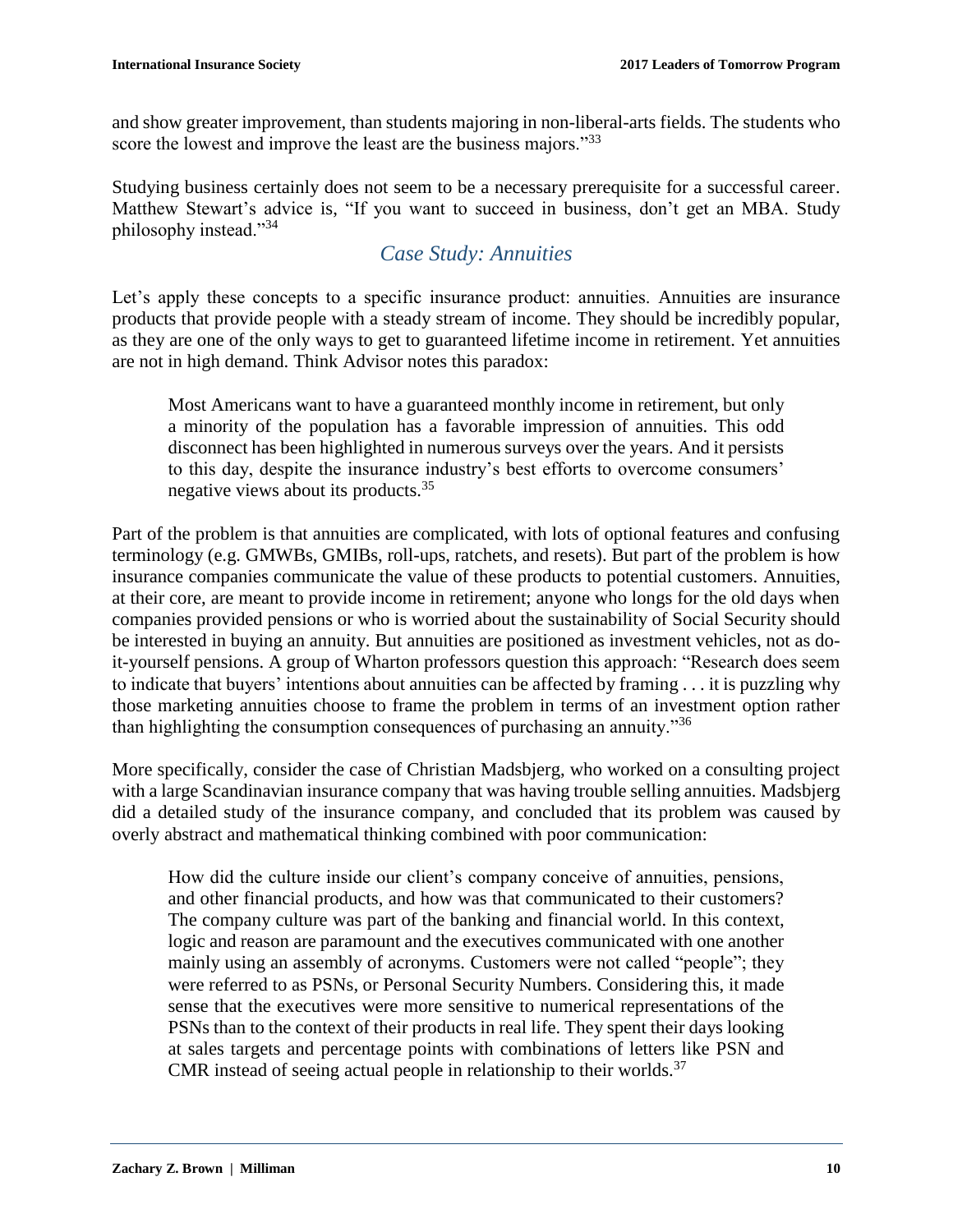Madsbjerg helped the company alter this dynamic by conducting ethnographic research and doing in-depth interviews with the company's customers to find out what aspects of aging and retirement were important to them. Through this approach, the company discovered better ways to communicate with its customers and was able to dramatically increase annuity sales. Madsbjerg is a strong proponent of a liberal arts education, and believes companies would be better at communicating with their clients if liberal arts was part of their standard career training; he wrote about the Scandinavian insurance company in his book, *Sensemaking: The Power of the Humanities in the Age of the Algorithm*.

Even some actuaries agree with Madsbjerg. Mary Pat Campbell, FSA, MAAA, has described how reading Charles Dickens and studying ancient Rome have helped her with actuarial work by enabling her to better understand what motivates people and to recognize economic patterns from history.<sup>38</sup> She specifically mentions the value of the humanities in the context of annuities:

The humanities are about *humans*, which are the most difficult part of business problems, I've found. Doing analytics to determine appropriate crediting rates on annuities? No problem. Trying to figure out how policyholders will actually behave when markets go volatile? Super-big problem. Yes, I look to sciences to help with these as well, but the study of humanities broadens my view and helps me question my assumptions from the "logical" STEM areas.<sup>39</sup>

Insurance is ultimately a business about people, not numbers. There may be other fields where extreme specialization is justified, even at the expense of clear communication – particle physics, for example (the discovery of the Higgs boson was important, even if 99% of people don't understand why). But insurance companies can't just pursue innovation and efficiency in isolation; they must also clearly communicate the value of these innovations and efficiencies to their customers.

## *Suggestions for the Insurance Industry*

If you are convinced by this argument, what can you do about it? Here are a few suggestions:

#### **For Students**

If you're planning on working in insurance, think about majoring in history, philosophy, literature, or another liberal arts field. Sign up for classes that require lots of writing and ask your professors for comments on your writing. Seriously evaluate their feedback. Did you clearly explain your position? Did you structure your argument logically? Keep rewriting your papers until they are clear and convincing, even if the semester is over and it won't affect your grade – I bet many professors would be happy to reread your work after you've taken their comments into consideration and rewritten your paper.

Try to get internships at insurance companies or consulting firms so you have work experience in the industry. If you want to be an actuary or risk manager, by all means start taking professional exams. You don't have to exclude insurance or math from your college experience, but try to make sure that you learn other skills as well. If you take the CFA exams, you'll learn that diversification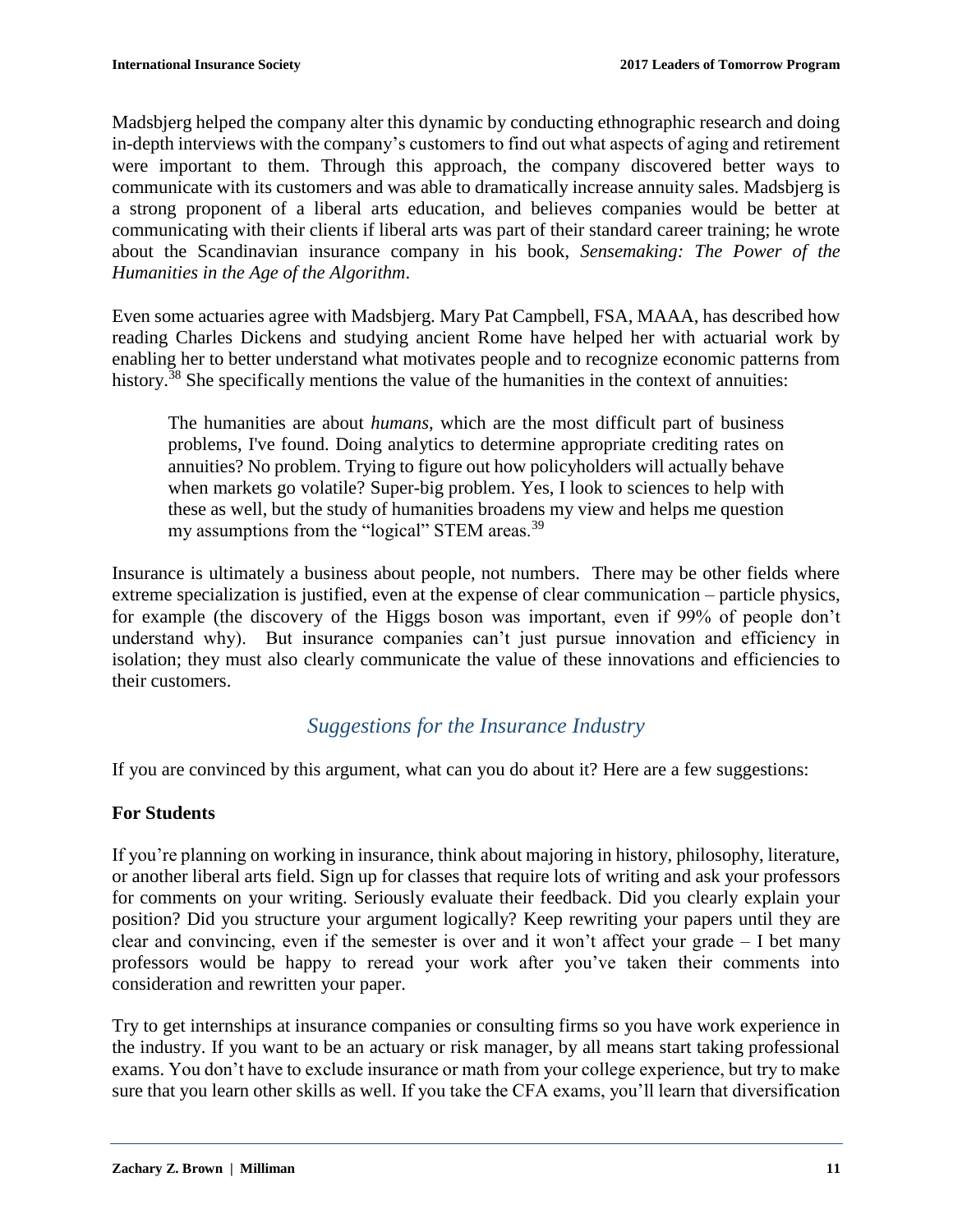is the only free lunch in investing: apply this lesson to your education and diversify your skillset. If you graduate college with a working knowledge of probability theory, some background on the insurance industry, and the ability to write well, you'll be ahead of graduates who have passed several exams but can't compose an email.

If you're a liberal arts major who isn't sure what you want to do after school, consider working in the insurance industry. Insurance is a challenging and exciting field, and will be a critical component in solving some of society's biggest challenges, such as providing retirement income for people when they're no longer working, and ensuring that people can get the health care they need at an affordable rate.

#### **For Current Insurance Professionals**

As you invest time in professional development, try to broaden your skillset instead of doubling down on your existing skills. If you're already an FSA, do you really need to take the CFA exams as well? If you majored in business, how much added value will you get from a part-time MBA? If your credentials are longer than your name on your business card, maybe pause taking exams and focus on communication skills instead.

Invest in career training that helps you become a better writer and thinker. I can't speak to other cities, but in Chicago there are numerous opportunities: Northwestern, DePaul, and Loyola all offer classes, and the University of Chicago in particular has an excellent liberal arts graduate program, with classes at nights and on weekends.<sup>40</sup> Seek out similar programs in your own cities, at local universities or communities colleges. Consider joining a book club.

Work on your communication skills. Sign up to present at conferences, and try to gear your presentations to someone who isn't an expert in the subject. Practice your presentations with colleagues who are less familiar with your work. If they don't understand what you're talking about, it is your fault for not explaining it clearly, not their fault for being dumb. Practice writing – you could start a blog, or even just spend more time composing and editing your emails before you send them. Write multiple versions and drafts, and work on expressing your ideas clearly.

Continue to acquire industry-specific knowledge and develop your abilities in math, analytics, and programming. These are incredibly useful and necessary for the business of insurance. My point is not that the insurance industry should abandon these skills, just that we shouldn't focus exclusively on them with no regard for other important skills.

#### **For Companies**

It is easy to hire students who major in insurance or actuarial science, since they have already demonstrated a strong interest in the industry. Go beyond this – try to hire from the humanities. Reach out to liberal arts students, and make the case that they should consider working in insurance. Go to career fairs and universities and explain the important societal challenges that insurance companies are working on. If you have summer interns that you're planning to hire, advise them to take classes that require lots of writing.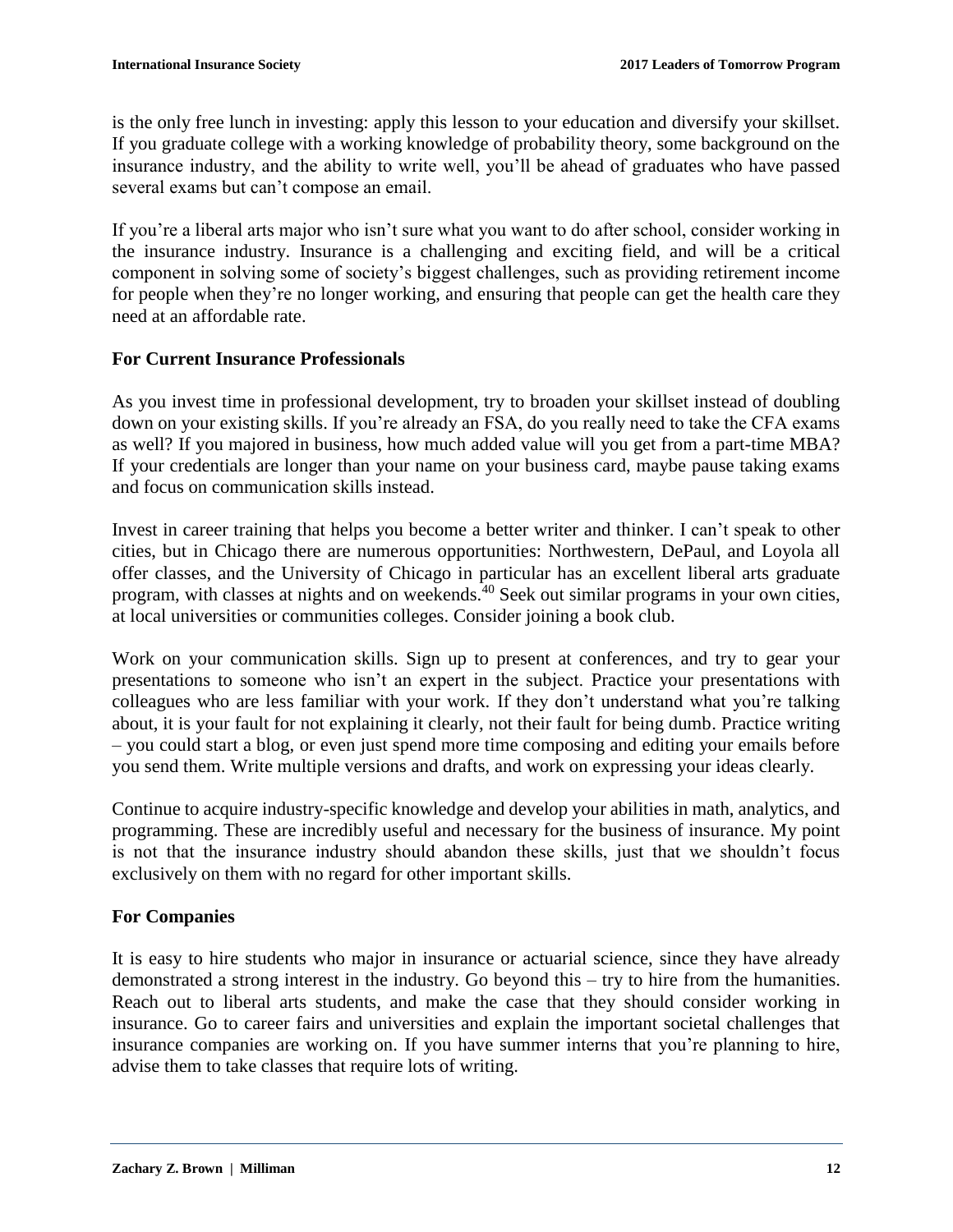Encourage your employees to improve their communication skills. Try to get them speaking spots at industry conferences, and work with them to practice their presentations before the conference. Make writing an important part of your business culture. Jeff Bezos requires that anyone proposing a new product or strategy at Amazon write a long memo explaining their idea (full sentences only – no jargon or bullet points). As Bezos says, "There is no way to write a six-page, narratively structured memo and not have clear thinking."<sup>41</sup>

Continue to create and widen programs like the International Insurance Society's Leaders of Tomorrow Program. This program requires emerging leaders to write an original paper on the insurance industry (it is the impetus for this paper). This program challenges people to think seriously about problems and propose solutions, and encourages them to clearly explain and advocate for their vision of how the industry can be better. The only problem is that this program reaches far too few people; only a handful of individuals get to participate each year, but the program would be beneficial for many people in the industry.

Prioritize continuing education programs that promote effective communication and critical thinking. If you encourage your employees to acquire professional credentials or take part-time business classes, consider recommending liberal arts classes as well. If you currently pay for exam fees and business school tuition, consider paying for liberal arts classes too. If an employee wants to take, say, a graduate-level poetry class, I know it is difficult to see that as a legitimate investment in your business, rather than an outside interest that has no bearing on your company. But that class could be one of the best ways for your employee to develop better communication skills. Christian Madsbjerg argues that "the Humanities aren't a luxury; they are your competitive advantage."<sup>42</sup> But they will only be an advantage if you are willing to invest in them.

Insurance is a tremendously important industry full of intelligent and talented people. Many of them have amazing ideas that could revolutionize the way insurance companies help people manage risk in their lives. But communication will always be important – it doesn't matter how great your ideas are if you can't explain them to other people or convince them that they will work.

Benjamin Franklin first began thinking about ways to reduce the risk from fires in 1735, after a particularly nasty one had broken out in Philadelphia.<sup>43</sup> He came up with a series of reforms for the city, which were uniformly implemented. The citizens of Philadelphia didn't implement his reforms because they thought he was a genius or because of his reputation as a great political leader – he was only 29 years old at the time. Rather, he wrote a clear and convincing letter to the *Philadelphia Gazette*, laying out the reasons why his proposed reforms would make the city safer. He had the ideas, and he knew how to communicate them.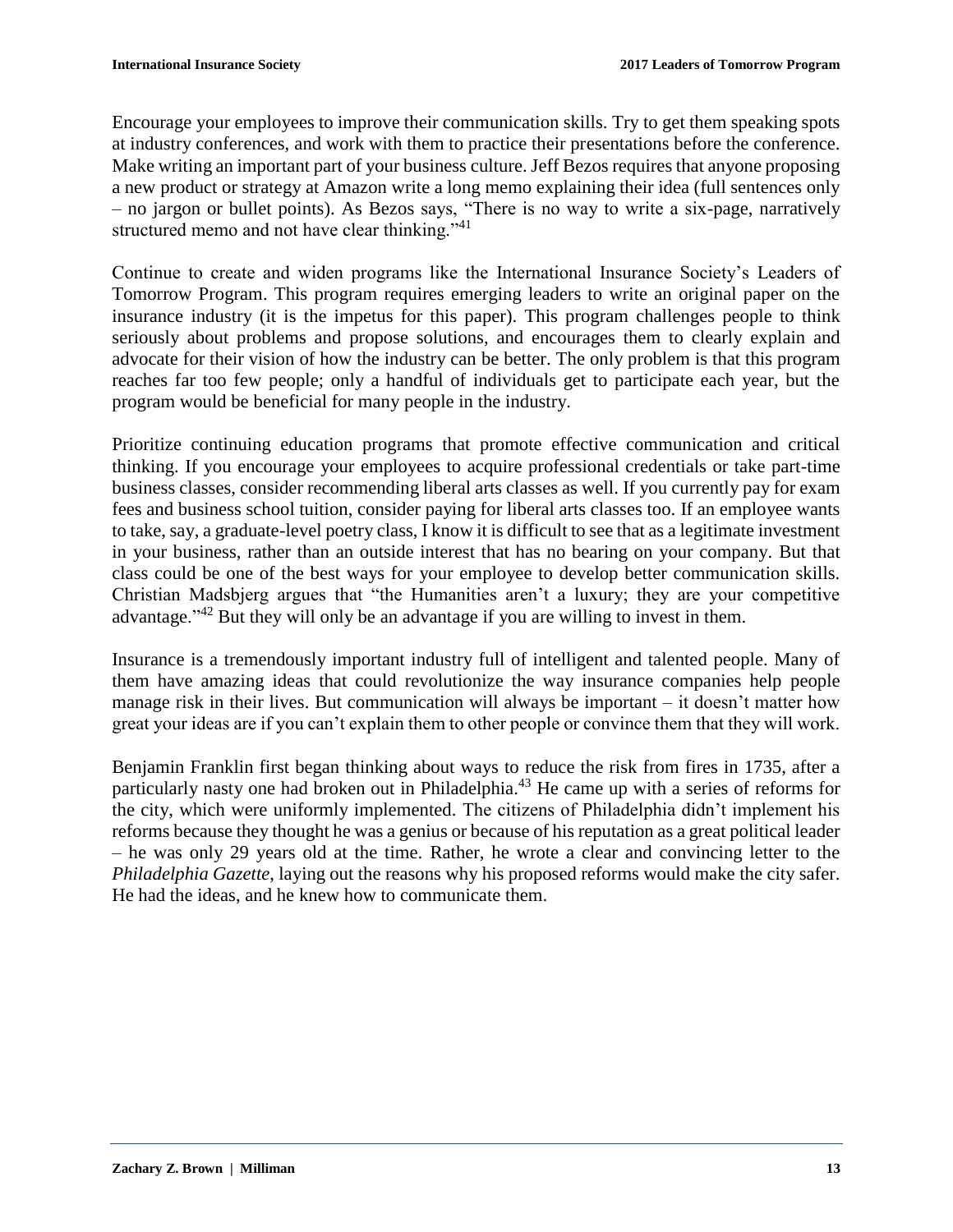**Notes**

 $\overline{\phantom{a}}$ 

- Romeo, 2014.
- $<sup>5</sup>$  Kunreuther et al., 2013, p. 10.</sup>
- PwC, "Insurance 2020: Unleashing the value from values."

- Greenfield, 2010.
- Pinker, 2014, p. 59.
- Tobias, 1982, p. 11.
- Zakaria, 2015, p. 72.
- <sup>14</sup> Menand, 2011.
- Augustine, 2011.
- <sup>16</sup> Deloitte, 2016.
- <sup>17</sup> Orwell, 1946.
- Zakaria, 2015, p. 78.
- <sup>19</sup> Golsby-Smith, 2011.
- Segran, 2014.
- Wilson, 2013.
- Wilson, 2013.
- Zakaria, 2015, p. 104.
- Kalt, 2016.
- <sup>25</sup> Perrault, 2016.
- Exastax, 2017; Marr, 2015.
- Harford, 2014.
- Harford, 2014; Madsbjerg, 2017, p. 30-31.
- Harford, 2014.
- Prigg 2014.
- Menand, 2011.
- Stewart, 2006.
- <sup>33</sup> Menand, 2011.
- <sup>34</sup> Stewart, 2006.
- <sup>35</sup> Think Advisor, 2015.
- Kunreuther et al., 2013, p. 141.
- Madsbjerg, 2017, p. 101-102.
- Campbell, 2014.
- Campbell, 2015.

- Zakaria, 2015, p. 74.
- Madsbjerg, 2017, p. 208.
- White, 1998.

Tobias, 1982, p. 1.

White, 1998.

White, 1998.

 Society of Actuaries website "Best Practices—Exams," www.soa.org; Casualty Actuarial Society, Syllabus of Basic Education, 2006, p. 30; Actuarial Science at Valparaiso University, http://www.valpo.edu/actsci/actexams.pdf; Be an Actuary website, "Fast Facts About Actuaries" & "What Does it Take?" www.beanactuary.org.

"Universities & Colleges with Actuarial Programs," www.soa.org.

<sup>&</sup>lt;sup>9</sup> Love, 2005.

 Master of Liberal Arts - MLA Degree | University of Chicago Graham School of Continuing Liberal and Professional Studies, https://grahamschool.uchicago.edu/credit/master-liberal-arts/current-courses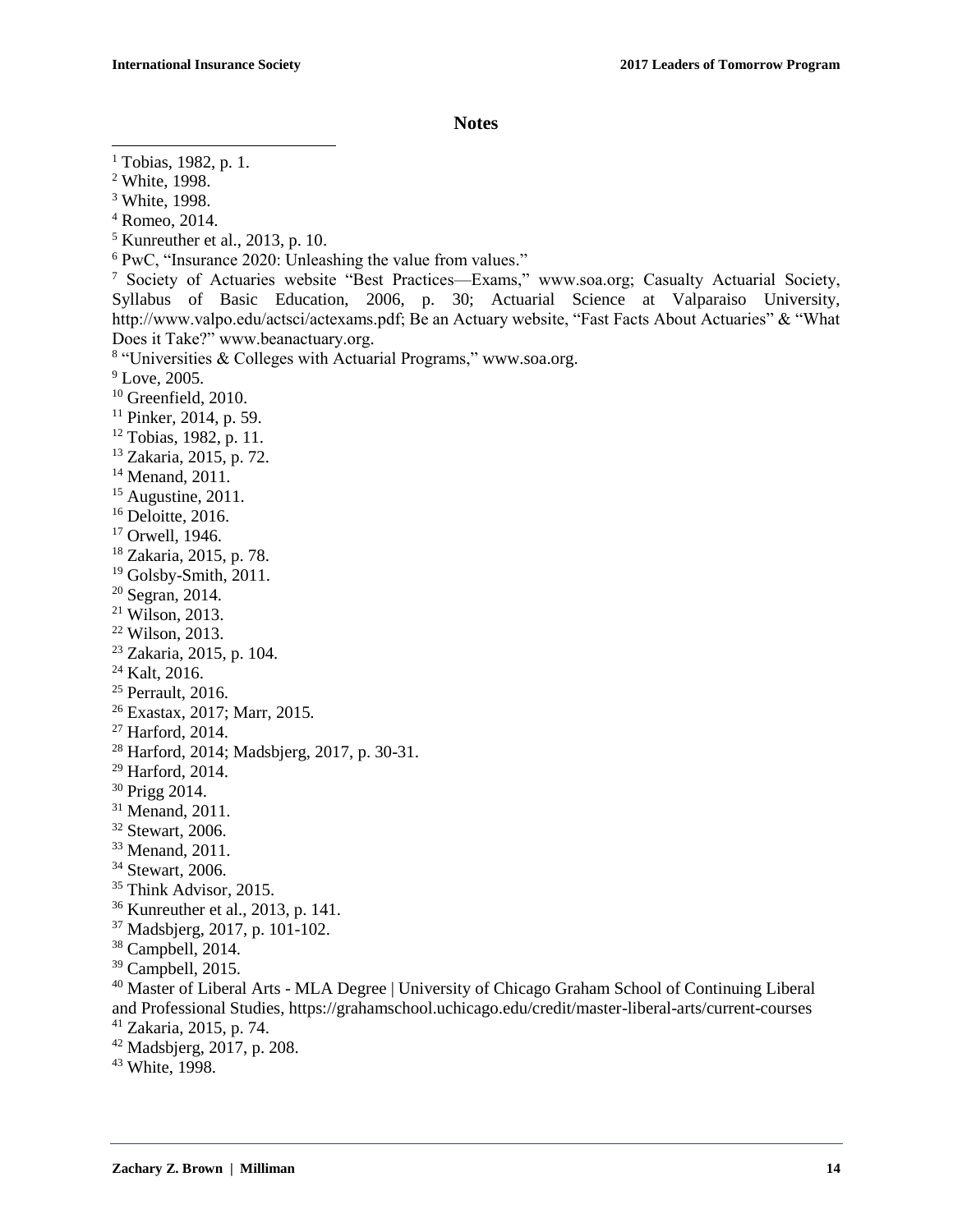$\overline{\phantom{a}}$ 

#### **References**

Augustine, Norm. "The Education our Economy Needs." *Wall Street Journal*. September 21, 2011.

Campbell, Mary Pat. "In Praise of the Humanities: A Convert's Tale." *The Stepping Stone* 54 (May 2014): 23-26.

Campbell, Mary Pat. "I Come to Praise the Humanities, Not to Bury Them." *LinkedIn*, September 23, 2015.

Deloitte. "Human Capital Trends in the Insurance Industry." 2016.

Exastax. "Top 7 Big Data Use Cases in Insurance Industry." April 13, 2017.

Greenfield, Jeremy. "Risk Managers Get Certified: As Profession Grows, Demand Increases for Standards-Setting Examinations." *Wall Street Journal*, April 1, 2010.

Golsby-Smith, Tony. "Want Innovative Thinking? Hire from the Humanities." *Harvard Business Review*, March 31, 2011.

Harford, Tim. "Big Data: Are we Making a Big Mistake?" *Financial Times*, March 28, 2014.

Kalt, David. "Why I Was Wrong About Liberal-Arts Majors." *Wall Street Journal*, June 1, 2016.

Kunreuther, Howard C., Mark V. Pauly and Stacey McMorrow. *Insurance & Behavioral Economics: Improving Decisions in the Most Misunderstood Industry*. Cambridge: Cambridge University Press, 2013.

Love, Dawn. "The Industry Goes to School: Universities That Offer Insurance Degrees." *Insurance Journal*, July 18, 2005.

Madsbjerg, Christian. *Sensemaking: The Power of the Humanities in the Age of the Algorithm.* New York: Hachette Book Group, 2017.

Marr, Bernard. "How Big Data is Changing Insurance Forever." Forbes, December 16, 2015.

Menand, Louis. "Live and Learn: Why we have College." *New Yorker*, June 6, 2011.

Orwell, George. "Politics and the English Language." *Horizon*, April 1946.

Perrault, Tom. "Digital Companies Need More Liberal Arts Majors." *Harvard Business Review*, January 29, 2016.

Pinker, Steven. *The Sense of Style: The Thinking Person's Guide to Writing in the 21st Century.* New York: Penguin Group, 2014.